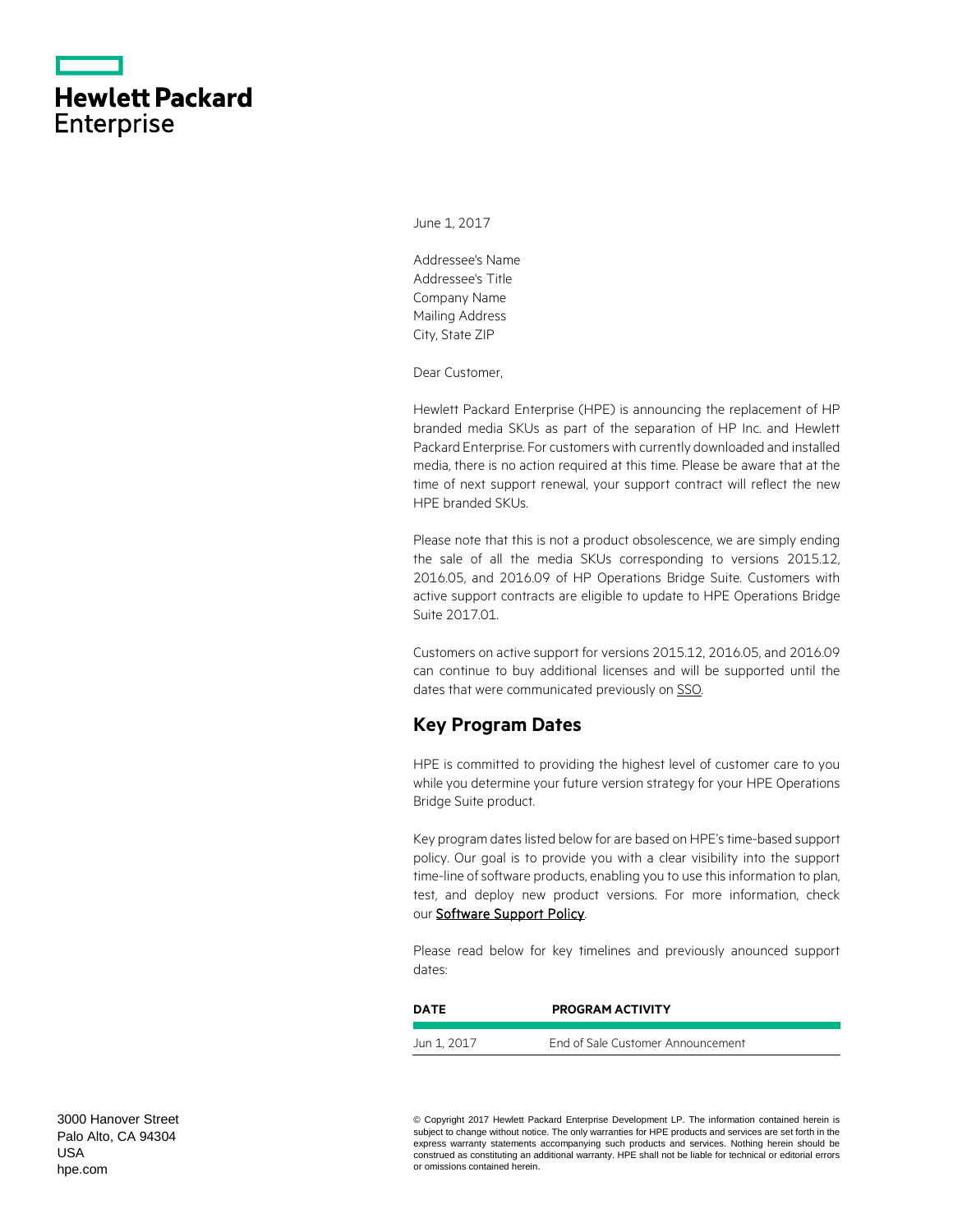|                   | <b>Hewlett Packard</b> |
|-------------------|------------------------|
| <b>Enterprise</b> |                        |

| Aug 14, 2017                                 | End of Sale of Media SKUs (no longer orderable or<br>available for purchase)                       |  |
|----------------------------------------------|----------------------------------------------------------------------------------------------------|--|
| <b>Previously Announced Support Timeline</b> |                                                                                                    |  |
| Dec 31, 2019                                 | End of Committed Support for HP Operations<br>Bridge Suite 2015.12                                 |  |
| Dec 31, 2021                                 | End of Extended Support for HP Operations<br>Bridge Suite 2015.12                                  |  |
| Dec 31, 2025                                 | End of Self-Help Support with Rights to New<br>Versions for HP Operations Bridge Suite 2015.12     |  |
| Jun 30, 2020                                 | End of Committed Support for HPE Operations<br>Bridge Suite 2016.05                                |  |
| Jun 30, 2022                                 | End of Extended Support for HPE Operations<br>Bridge Suite 2016.05                                 |  |
| Jun 30, 2026                                 | End of Self-Help Support with Rights to New<br>Versions for HPE Operations Bridge Suite<br>2016.05 |  |
| Oct 31, 2020                                 | End of Committed Support for HPE Operations<br>Bridge Suite 2016.09                                |  |
| Oct 31, 2022                                 | End of Extended Support for HPE Operations<br>Bridge Suite 2016.09                                 |  |
| Oct 31, 2026                                 | End of Self-Help Support with Rights to New<br>Versions for HPE Operations Bridge Suite<br>2016.09 |  |

Please refer to Appendix A for definition of terms for product obsolescence and Appendix B for the list of affected HP Operations Bridge Suite product numbers.

## **More information**

Should you have any questions about this end of availability communication, or for assistance in understanding the options available to you, please contact your local HPE sales representative or HPE business partner. When providing information, please include your name, country, phone number, company name, product number and your HPE service agreement identifier or HPE system handle.

In addition, for technical assistance and information, please visit Software Support Online: hpe.com/software/support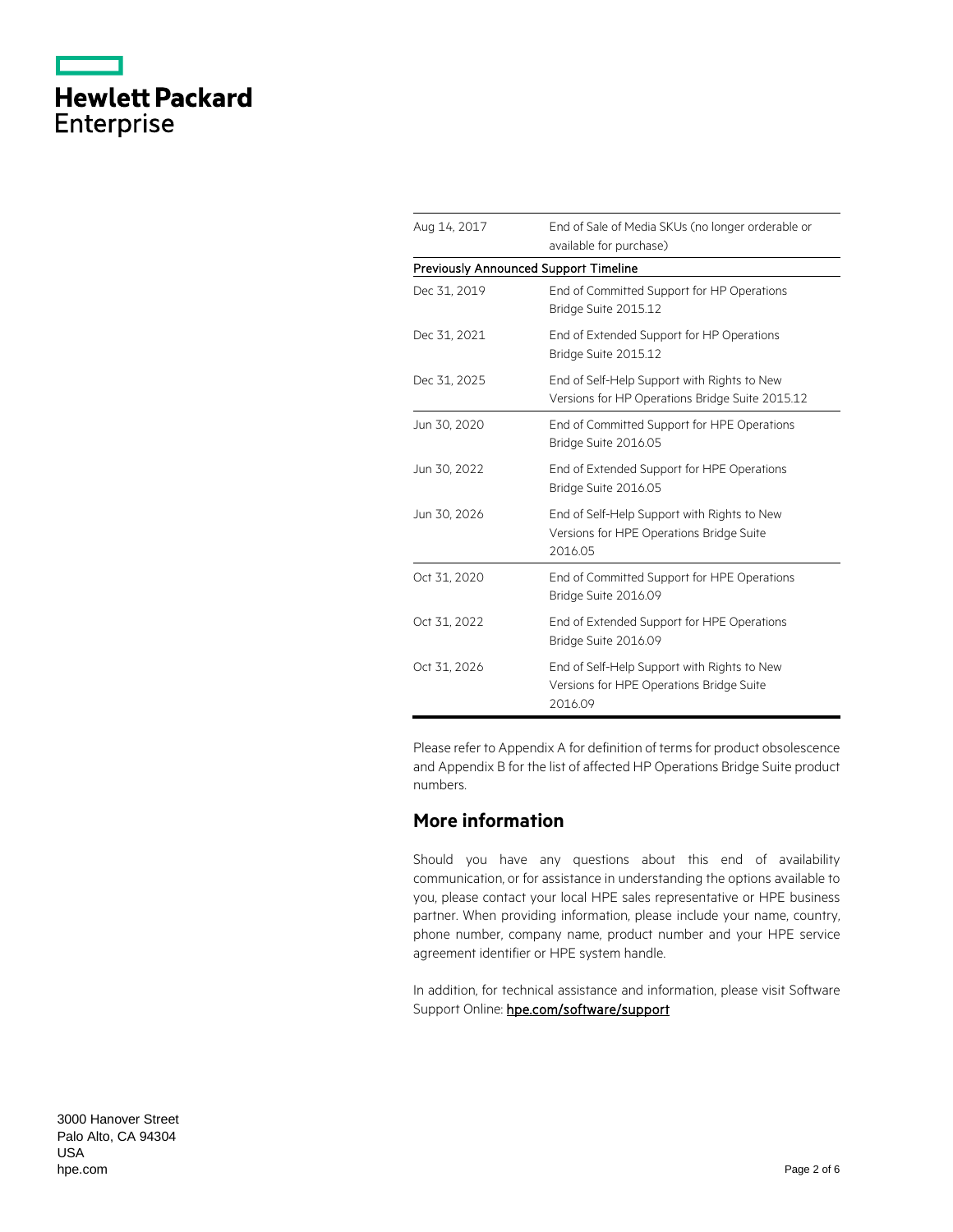|                   | <b>Hewlett Packard</b> |
|-------------------|------------------------|
| <b>Enterprise</b> |                        |

HPE once again wishes to thank you for choosing HP Operations Bridge Suite. We appreciate your business and look forward to continuing to serve your business needs in the future.

Sincerely, Hewlett Packard Enterprise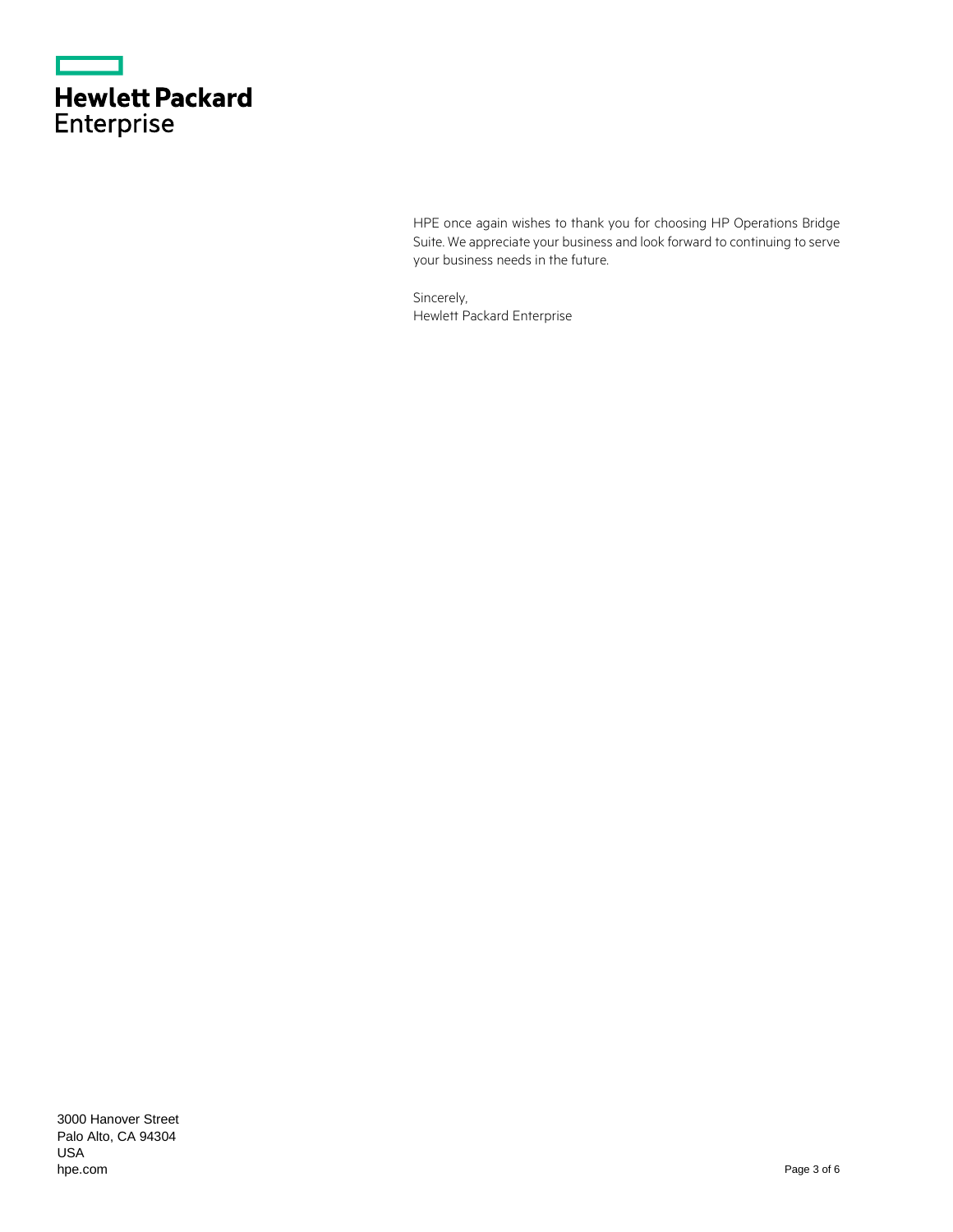|                   | <b>Hewlett Packard</b> |
|-------------------|------------------------|
| <b>Enterprise</b> |                        |

# **Appendix A: Definitions**

This product version obsolescence is covered by version 5 of our Release & Support policy. Definitions of terms are provided by the product version obsolescence guidelines documented at

[hpe.com/software/support-lifecycle](https://www.hpe.com/software/support-lifecycle)

### **Product Support**

Product Support is the reactive engagement of regional support resources (Support Center) and division support resources (Lab), in accordance with your purchased support plan, for the resolution of product defects, plus product enhancements for a specific product version. This includes investigation of newly reported defects and if appropriate, development of defect fixes and making these available for customers via patches. The HPE product teams (Lab) will review and either approve or deny requests for defect fixes and enhancements (including additional support for newlyreleased operating system versions).

While HPE investigates all problems and issues raised for products covered under Product Support, customers may be required to install the most current version or patches as part of the troubleshooting process.

Version Maturity may apply to specific versions of HPE products. Version Maturity means that, for a specific product version, no further enhancements or changes to functionality is planned, nor are any further platform refreshes planned in order to update that product version to support current or future operating systems, operating system versions or hardware platforms.

#### **End of Committed Support Date**

End of Committed Support (EOCS) Date is the last date software maintenance, installation and configuration assistance, and other standard support services will be accepted for the specified product release (as specified by the version numbering). EOCS also means the last date Software Change Requests (SCRs) will be accepted for a specified Version of a Product. After the EOCS date, all SCRs will be planned for future versions, as applicable. Current patches for the version of the product reaching EOCS will remain available for electronic download for a reasonable period of time.

#### **End of Extended Support Date**

Extended Support is provided for an additional 2 years after EOCS Date. Extended Support consists of web-based access to the online support Knowledge Base, which contains technical information for HPE products including white papers, existing patches and known problems for a specific product version.

3000 Hanover Street Palo Alto, CA 94304 USA [hpe.com](http://www.hpe.com/)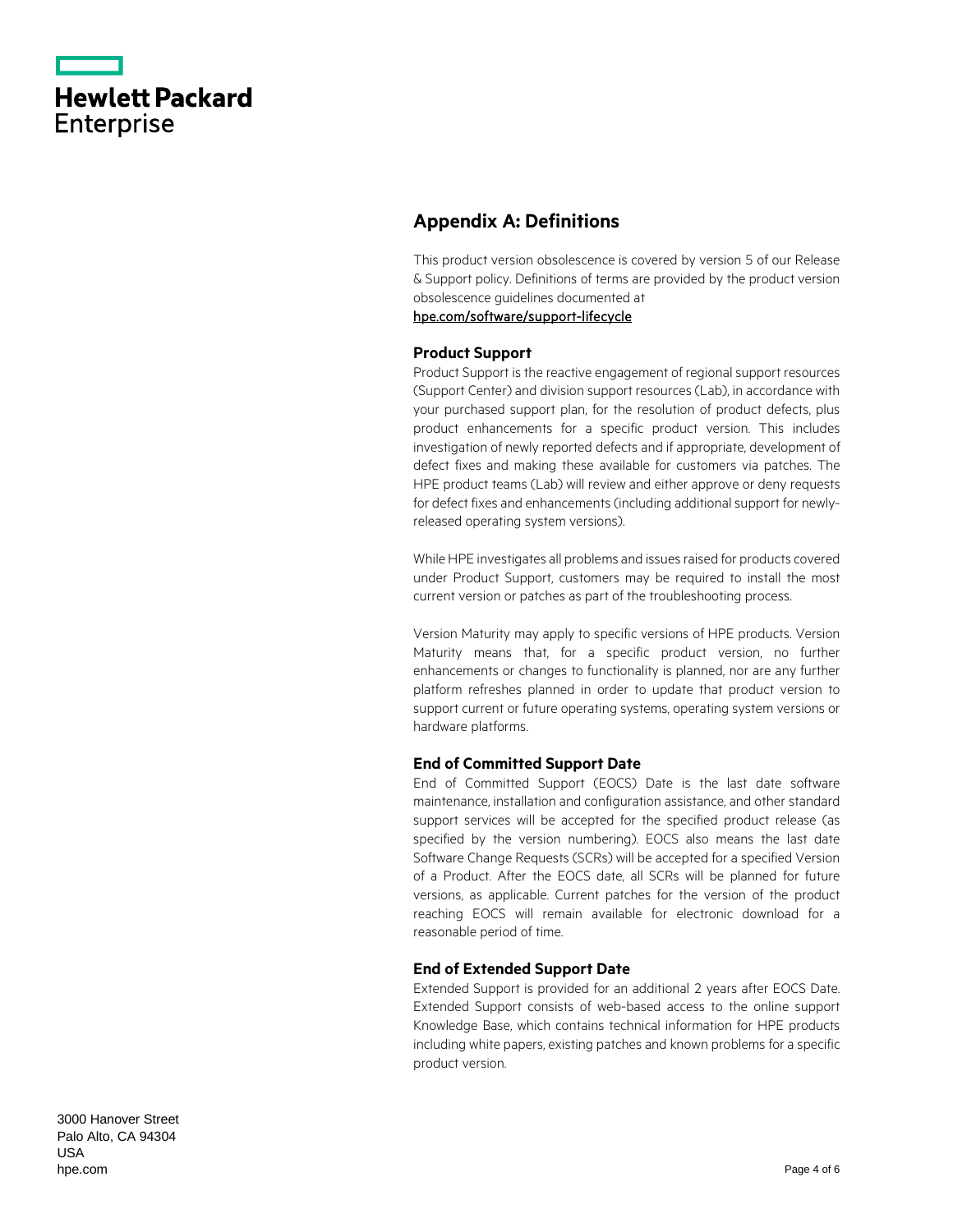|                   | <b>Hewlett Packard</b> |
|-------------------|------------------------|
| <b>Enterprise</b> |                        |

Extended Support is limited to:

- Around the clock self-solve support
- Access to technical support engineers

Access to existing patches and hot-fixes created while the product version was in Committed Support. No new enhancement requests, patches, fixes, document changes or platform certifications will be made for product versions in Extended Support.

#### **Self-Help Support with Rights to New Versions**

Self-Help Support with Rights to New Version is an integral component of all software support contracts. Self-Help Support with Rights to New Versions consists of web-based access to the online support Knowledge Base, which contains technical information for HPE products including white papers, existing patches and known problems for a specific product version. Upon the expiration of Extended Support for a product or product version, and for which a successor product or product version is commercially available, HPE offers a minimum of four (4) years of Self-Help Support with Rights to New Versions.

#### **Dependent Components and Third-Party Products**

In some instances support for specific HPE product(s) and/or version(s) may run longer than the support for underlying operating system(s), adjacent/integrated application(s) or version(s). In this event, it is HPE's intent to communicate with affected HPE product/product version customers in a timely manner. However, there are cases where HPE does not receive notification of the End-of-Support for these products (operating system(s) or adjacent/integrated application(s), or version(s)) in advance of the general public. In any case, should the underlying operating system(s), adjacent/integrated application(s) or version(s) become unsupported by its developer, support for the affected HPE product/product versions will immediately be limited to self-solve support available through Software Support Online, and Telephone Support associated with questions concerning a product's/product version's functionality and/or interoperability in line with the said product's/product version's original parameters/requirements at the time of release. Any product updates and/or fixes will be limited to those already available. No additional updates, patches or fixes will be engineered. Should said product/product version operate or integrate with other still supported, underlying operating system(s), adjacent/integrated application(s) or version(s), support for said product/product version on any remaining supported platform(s), supported adjacent/integrated application(s), or supported version(s) will continue unaffected, or through the planned End-of-Support date, if one has been announced.